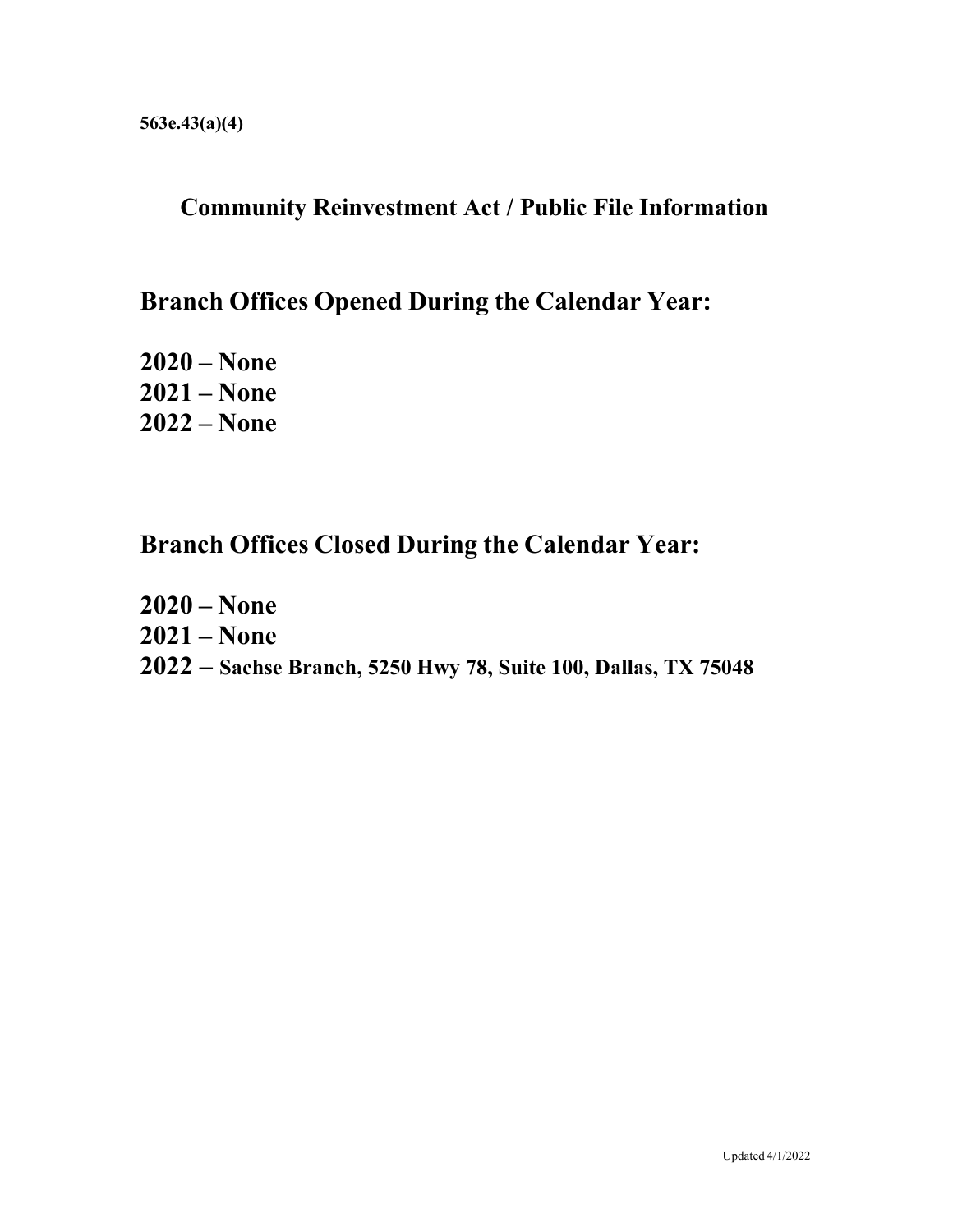563e.43(a)(3)

### **Colonial Savings Branch Offices** Manual Colonial Savings Branch Offices

| Arlington<br>1605 South Bowen Road<br>Arlington, Texas 76013<br>(817) 860-7331                                       | Lobby:<br>Drive-Thru: | Mon-Fri 8:30am to 4:30pm<br>Saturday Closed<br>Mon-Fri 8:30am to 4:30pm<br>Saturday Closed       |  |  |
|----------------------------------------------------------------------------------------------------------------------|-----------------------|--------------------------------------------------------------------------------------------------|--|--|
| <b>Cleburne</b><br>110 North Main<br>Cleburne, Texas 76033<br>(817) 774-2265                                         | Lobby:<br>Drive-Thru: | Mon-Fri $8:30$ am to $4:30$ pm<br>Saturday Closed<br>Mon-Fri 8:30am to 4:30pm<br>Saturday Closed |  |  |
| <b>Colleyville</b><br>4900 Colleyville Blvd.<br>Colleyville, TX 76034-3937<br>(817) 282-9281                         | Lobby:                | Mon-Fri 8:30am to 4:30pm<br>Saturday Closed                                                      |  |  |
|                                                                                                                      | Drive-Thru:           | Mon-Fri 8:30am to 4:30pm<br>Saturday Closed                                                      |  |  |
| Fort Worth - North Beach<br>10860 North Beach Street<br>Fort Worth, Texas 76244<br>(817) 380-7100                    | Lobby:                | Mon-Fri 8:30am to 4:30pm<br>Saturday Closed                                                      |  |  |
|                                                                                                                      | Drive-Thru:           | Mon-Fri 8:30am to 4:30pm<br>Saturday Closed                                                      |  |  |
| <b>Fort Worth - Southwest</b><br>7317 Oakmont Blvd<br>Fort Worth, TX 76132<br>(817) 294-2771<br>ATM at this location | Lobby:                | Mon-Fri 8:30am to 4:30pm<br>Saturday Closed                                                      |  |  |
|                                                                                                                      | Drive-Thru:           | Mon-Fri 8:30am to 4:30pm<br>Saturday Closed                                                      |  |  |
| Fort Worth - West Freeway<br>2600 West Freeway<br>Fort Worth, Texas 76102<br>(817) 390-2380                          | Lobby:                | Mon-Fri 8:30am to 4:30pm<br>Saturday Closed                                                      |  |  |
|                                                                                                                      | Drive-Thru:           | Mon-Fri 8:30am to 4:30pm<br>Saturday Closed                                                      |  |  |
| Lewisville<br>217 South Stemmons<br>Lewisville, Texas 75067<br>(972) 221-2571                                        | Lobby:                | Mon-Fri 8:30am to 4:30pm<br>Saturday Closed                                                      |  |  |
|                                                                                                                      | Drive-Thru:           | Mon-Fri 8:30am to 4:30pm<br>Saturday Closed                                                      |  |  |